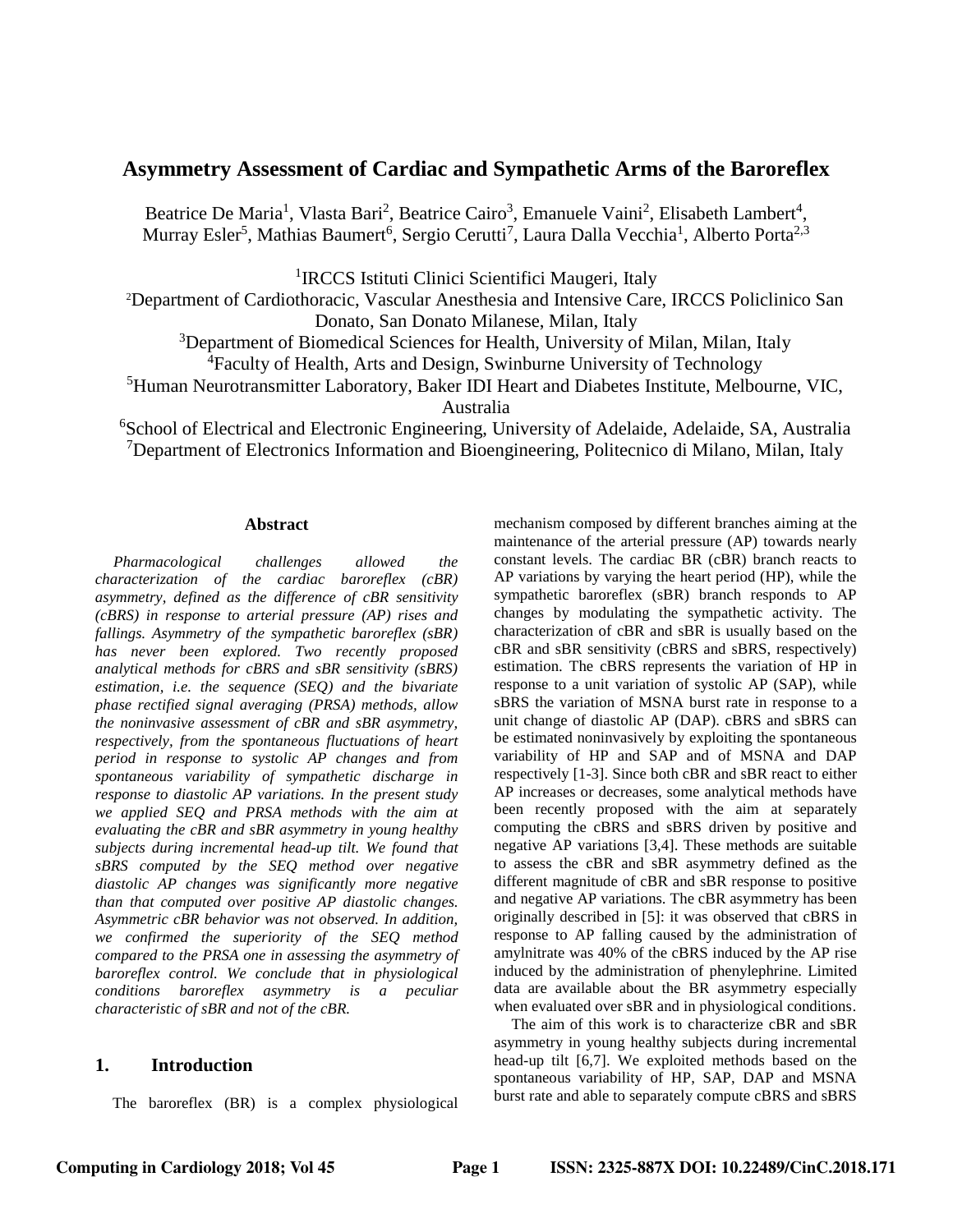driven by positive and negative AP changes, namely the sequence (SEQ) [8] and bivariate phase rectified signal averaging (PRSA) methods [9,10].

### **2. Experimental protocol and data analysis**

## **2.1 Experimental protocol**

The experimental protocol is fully described in [6]. The study protocol was approved by the Alfred Hospital Ethics Review Committee (n. 144/06) and conformed to the relevant guidelines of the National Health and Medical Research Council of Australia and to the principles of the Declaration of Helsinki for medical research involving humans. All subjects provided written informed consent. Briefly, 12 young healthy subjects (9 females; age from 20 to 36 years, median=22.5 years) were enrolled in the study. Each subject underwent incremental head-up tilt, starting from supine position. The subjects were sequentially tilted at  $20^{\circ}$ ,  $30^{\circ}$ ,  $40^{\circ}$  and 60°. Sessions lasted 10 minutes each. We recorded lead III electrocardiogram (ECG), invasive AP from the radial artery and MSNA via a tungsten microelectrode inserted into the peroneal nerve. The raw MSNA signal was bandpass filtered (700-2000 Hz), amplified, rectified and integrated with a time constant of 0.1 s, in order to obtain integrated MSNA signal. ECG, AP and integrated MSNA were sampled at 1000 Hz.

#### **2.2. Beat-to-beat time series extraction**

For each cardiac beat, HP was calculated as the temporal distance between two consecutive R-wave peaks detected on the ECG. The maximum value of the AP within each *i*th HP was taken as *i*th SAP. The *i*th DAP is the minimum of the AP before the *i*th SAP. Calibrated MSNA series was extracted according to [7]. Briefly, the MSNA bursts were searched in a temporal window ranging from 0.9 to 1.7 s from the considered R-wave peak, and detected using a running threshold following the baseline wandering and taking into account burst amplitude and noise level. Then, the detected bursts were counted in a moving time window of 5 s advancing at steps of 1 ms. The counted MSNA signal was filtered with a cut-off frequency of 0.5 Hz. Low-pass filtered counted MSNA signal was sampled at the occurrence of the first R-wave peak of the *i*th HP and the values was divided by the frame length (i.e. 5 s), thus obtaining the variability series of the number of MSNA burst per unit of time expressed in bursts $s^{-1}$ .

## **2.3. cBR analysis methods**

The cBRS was estimated by the SEQ [8] and PRSA

[9,10] methods. Briefly, the SEQ method is based on the search of 3 consecutive and contemporaneous increases or decreases of HP and SAP indicated as SEQ+/+ and SEQ-/- patterns. SEQ+/+ and SEQ-/- patterns were deemed to be of cBR origin regardless of the magnitude of the SAP and HP variations and the degree of HP-SAP correlation. The slope of the regression line calculated in the plane  $[SAP(i), HP(i)]$ , where *i* the beat counter, was taken as cBRS estimate. The final cBRS estimate was calculated by separately averaging the slopes computed over all SEQ+/+ and SEQ-/- patterns [8]. cBRS was expressed in ms:mmHg<sup>-1</sup>. The percentage of cBR sequences  $(SEQ\%_{cBR})$  was computed by separately considering SEQ+/+ and SEQ-/- patterns as well.

The PRSA method is based on the definition of the anchor point over the SAP series as the cardiac beat when  $\triangle$ SAP(*i*)=SAP(*i*)-SAP(*i*-1)>0 [10]. The pattern ΔSAP(*i*)>0 was labeled as PRSA+. For each anchor point, a segment over the HP series was selected, from HP(*i*-7) to  $HP(i+7)$ . All the obtained segments were aligned and centered at the anchor points. cBRS was calculated as  $[(X(0)+X(1)-X(-1)-X(-2)]/4,$  where  $X(0), X(1), X(-1)$  and  $X(-2)$  were the means of HPs at *i*,  $i+1$ ,  $i-1$  and  $i-2$ respectively. cBRS was also calculated by selecting as the anchor point the cardiac beat when  $\Delta$ SAP(*i*)<0 [3]. The pattern ΔSAP(*i*)<0 was labeled as PRSA-. cBRS was expressed in ms. Normalized cBRS [9] (ncBRS) was obtained by dividing cBRS by the averaged ΔSAP at the anchor point. ncBRS was expressed in ms·mmHg<sup>-1</sup>. Since a negative cBRS computed over PRSA- indicated a working cBR, we reversed its sign.

## **2.4. sBR analysis methods**

The sBRS was estimated by the SEQ [1] and PRSA [4] methods. Briefly, sBRS estimation by the SEQ method is based on the search of 3 consecutive and contemporaneous DAP increases and MSNA burst rate decreases or DAP decreases and MSNA burst rate increases indicated as SEQ+/- and SEQ-/+ patterns. The SEQ+/- and SEQ-/+ patterns were deemed to be of sBR origin regardless of the magnitude of the DAP and MSNA burst rate variations and the degree of MSNA-DAP correlation. The slope of the regression line calculated in the plane  $[DAP(i), MSNA(i)]$  was taken as sBRS estimate. The final sBRS estimate was calculated by separately averaging the slopes computed over all SEQ+/- and SEQ-/+ patterns. sBRS was expressed in bursts  $s^{-1}$  mmHg<sup>-1</sup>. The percentage of sBR sequences  $(SEQ\%_{sBR})$  was computed by separately considering SEQ+/- and SEQ-/+ patterns as well.

The PRSA method for sBRS estimation is a recently proposed adaptation of the original method for cBRS estimation [4]. The method was analogous to that utilized over HP and SAP but HP was substituted with MSNA variability and SAP with DAP variability. sBRS was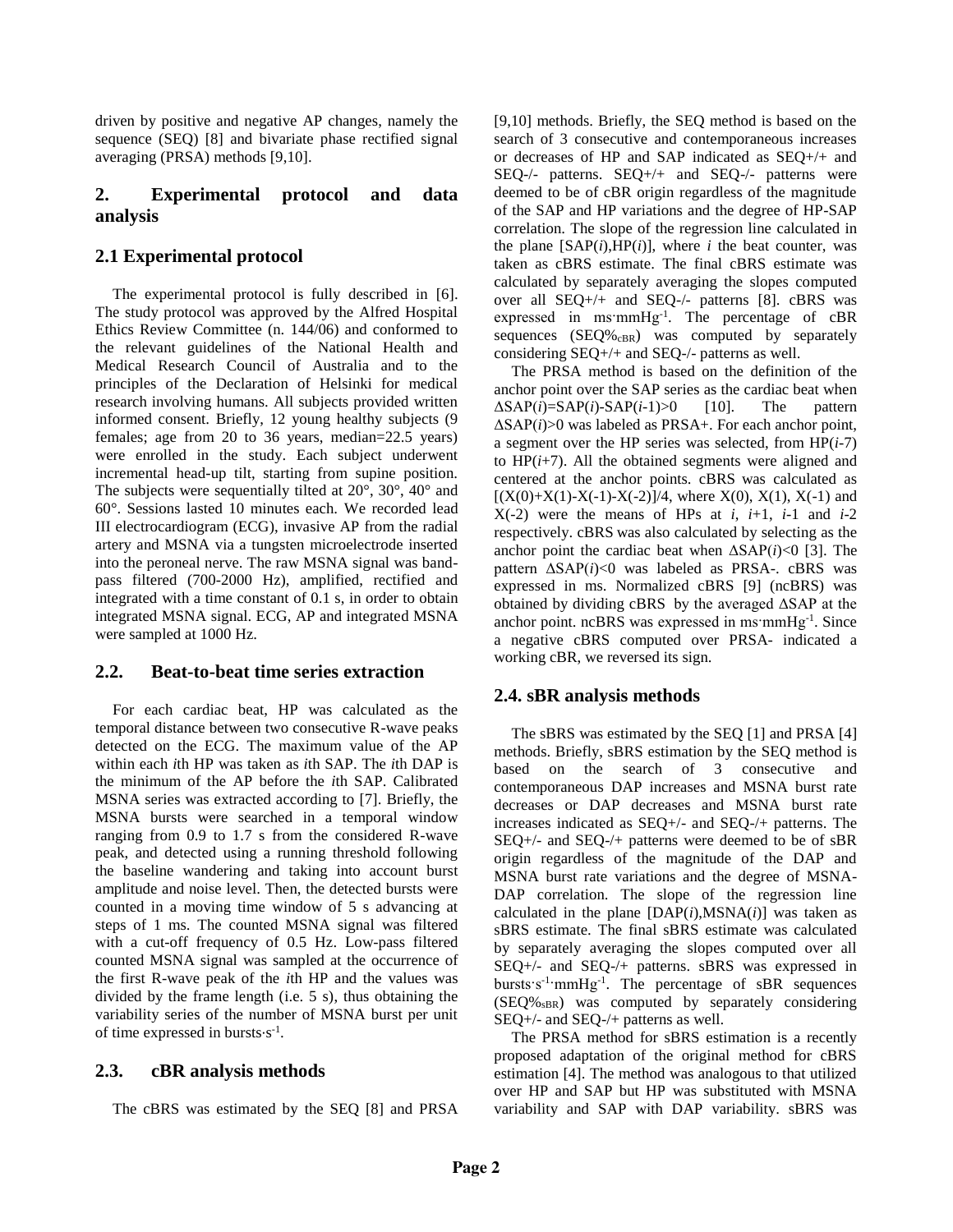

Figure 1. The error bar graphs show BRS estimates as computed via SEQ (a,b) and PRSA (c,d,e,f) methods as a function of the type of BR pattern, namely  $SEQ+/+$  and  $SEQ-/-$  in (a) and  $SEQ-/-$  and  $SEQ-/-$  in (b), and sign of the AP variation, namely PRSA+ and PRSA- in (c,d,e,f). BRS estimates calculated via PRSA method are reported in absolute (c,e) and normalized (d,f) values. Data are pooled together regardless of the experimental condition. The symbol \* indicates *p*<0.05.

expressed in bursts s<sup>-1</sup>, while normalized sBRS (nsBRS) in bursts s<sup>-1</sup> mmHg<sup>-1</sup>. Since a positive sBRS computed over PRSA+ indicated a working sBR, we reversed its sign.

**2.5 Statistical analysis**

After pooling together all the data regardless of the experimental condition, the differences between parameters computed within the same approach, but by separately considering positive and negative AP variation, were tested by means of paired t-test, or Wilcoxon signed rank test when appropriate. Data are reported as mean+standard deviation. A *p*<0.05 was always



Figure 2. The error bar graphs show cBR% (a) and sBR% (b) as a function of the type of BR pattern detected by the SEQ method, namely SEQ+/+ and SEQ-/- in (a) and  $SEQ$ +/- and  $SEQ$ -/+ in (b). Data are pooled together regardless of the experimental condition.

considered as significant.

#### **3. Results**

The bar graphs of Figure 1 show the cBRS (Figs.1a,b,c) and sBRS (Figs.1d,e,f) estimates derived by considering separately positive or negative AP variations. Data are pooled together regardless of the experimental condition. As to cBRS, no differences between cBRSs were observed and this result held regardless of the method. As to sBRS, the SEQ method found that sBRS computed over negative AP variations was significantly more negative than that calculated over positive AP changes (Fig.1d). Similar sBRSs were detected by the PRSA technique (Figs.1e,f).

Figure 2 shows cBR% (Fig.2a) and sBR% (Fig.2b) as a function of the type of the BR pattern detected by the SEQ method. The percentages of BR patterns featuring positive AP variations were similar to that exhibiting negative AP changes. This conclusion held for cBR (Fig.2a) and sBR (Fig.2b). The percentages of AP variations over which the PRSA technique was grounded were close to 50% regardless of the sign of the AP variation and arm of the BR.

#### **4. Discussion**

We tested the hypothesis that BR exhibits a different